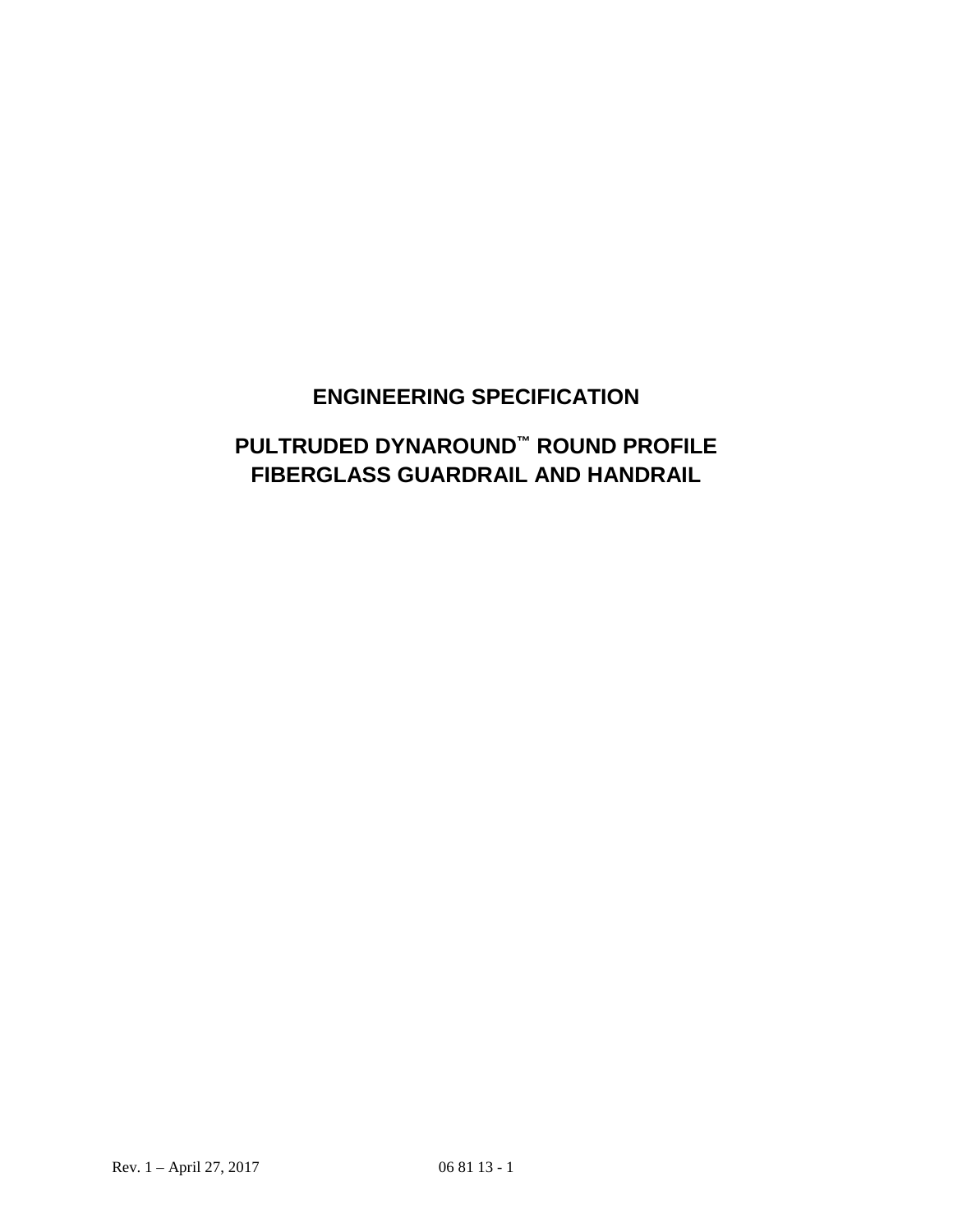## SECTION 06 81 13

#### FIBERGLASS REINFORCED PLASTICS (FRP) FABRICATIONS

## PULTRUDED ROUND PROFILE GUARDRAIL AND HANDRAIL

#### PART 1 - GENERAL

#### 1.1 SCOPE OF WORK

A. This specification is for a pultruded round fiberglass railing system in compliance with 2015 IBC and OSHA 1910.29 Fall Protection and Falling Object Protection.

#### 1.2 REFERENCES

A. The publications listed below (latest revision applicable) form a part of this specification to the extent referenced herein. The publications are referred to within the text by the designation only.

AMERICAN SOCIETY FOR TESTING AND MATERIALS (ASTM) Test Methods:

ASTM D-638-Tensile Properties of Plastics

ASTM D-790-Flexural Properties of Unreinforced and Reinforced Plastics

ASTM D-2344-Apparent Interlaminar Shear Strength of Parallel Fiber Composites by Short Beam Method

ASTM D-696-Coefficient of Linear Thermal Expansion for Plastics

ASTM E-84-Surface Burning Characteristics of Building Materials

INTERNATIONAL CODE COUNCIL, INC. The International Building Code, 2015

THE OCCUPATIONAL HEALTH AND SAFETY ADMINISTRATION Code of Federal Regulations (CFR), Title 29, Section 1910.29

## 1.3 CONTRACTOR SUBMITTALS

- A. The CONTRACTOR shall furnish shop drawings of all fabricated railings and accessories in accordance with the provisions of this Section.
- B. The CONTRACTOR shall furnish manufacturer's shop drawings clearly showing material sizes, types, styles, part or catalog numbers, complete details for the fabrication of and erection of components including, but not limited to, location, lengths, type and sizes of fasteners, clip angles, member sizes, and connection details.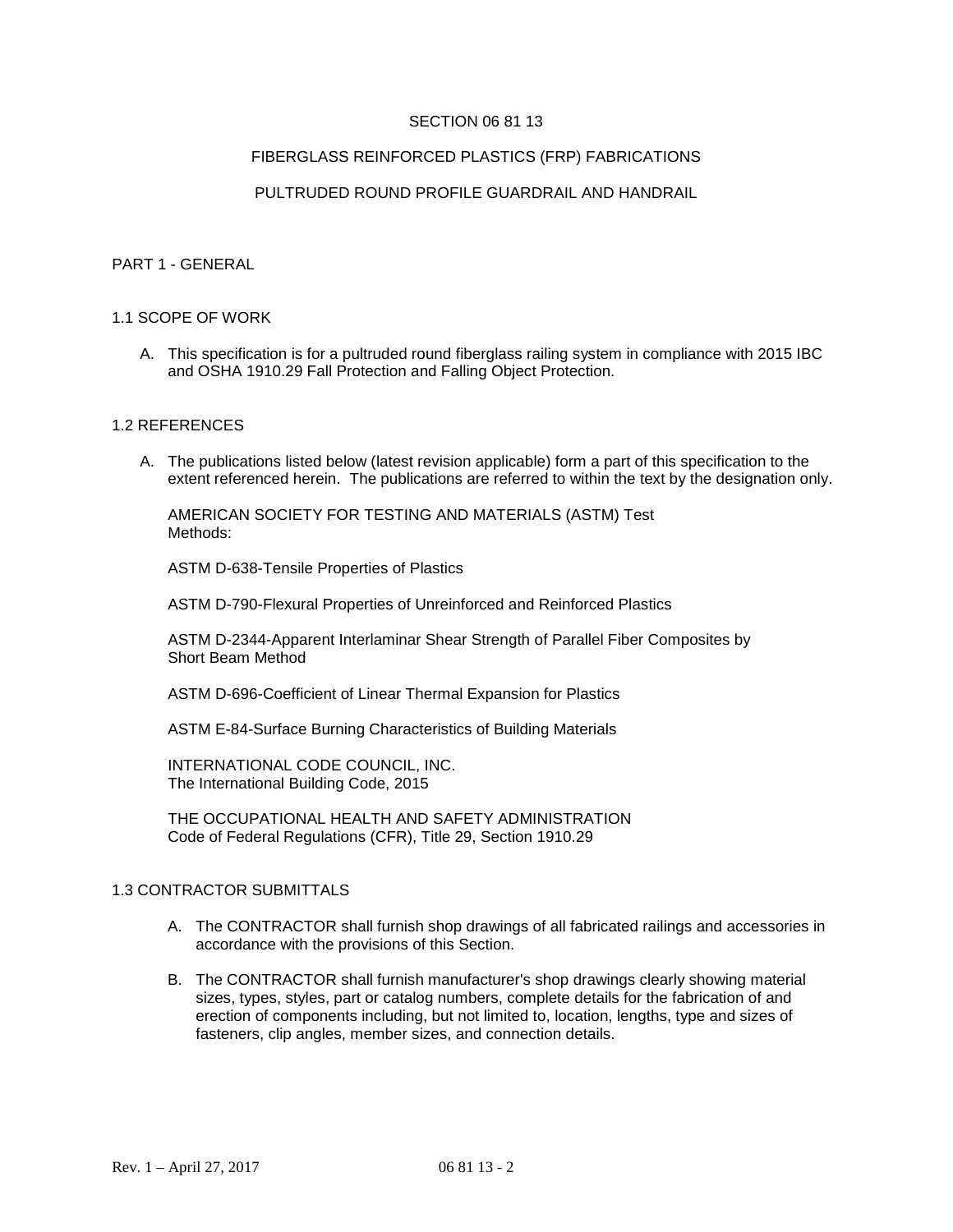- C. The CONTRACTOR shall submit the manufacturer's published literature including structural design data, structural properties data, corrosion resistance tables, certificates of compliance, test reports as applicable, and design calculations for systems not sized or designed in the contract documents, sealed by a Professional Engineer.
- D. The CONTRACTOR may be requested to submit sample pieces of each item specified herein for acceptance by the ENGINEER as to quality and color. Sample pieces shall be manufactured by the method to be used in the WORK.

## 1.4 QUALITY ASSURANCE

- A. All items to be provided under this Section shall be furnished only by manufacturers having a minimum of ten (10) years' experience in the design and manufacture of similar products and systems. Additionally, if requested, a record of at least five (5) previous, separate, similar successful installations in the last five (5) years shall be provided.
- B. Manufacturer shall offer a 3-year limited warranty on all FRP products against defects in materials and workmanship.
- C. Manufacturer shall be certified to the ISO 9001-2008 standard.
- D. Manufacturer shall provide proof of certification from at least two other quality assurance programs for its facilities or products (DNV, ABS, USCG, AARR).

# 1.5 PRODUCT DELIVERY AND STORAGE

- A. Delivery of Materials: Manufactured materials shall be delivered in original, unbroken pallets, packages, containers, or bundles bearing the label of the manufacturer. Adhesives, resins and their catalysts and hardeners shall be crated or boxed separately and noted as such to facilitate their movement to a dry indoor storage facility.
- B. Storage of Products: All materials shall be carefully handled to prevent them from abrasion, cracking, chipping, twisting, other deformations, and other types of damage. Adhesives, resins and their catalysts are to be stored in dry indoor storage facilities between 70 and 85 degrees Fahrenheit (21 to 29 degrees Celsius) until they are required.

## PART 2 - PRODUCTS

## 2.1 MATERIALS

A. Guardrail and/or Handrail system to be DynaRound**™** as manufactured by

**Fibergrate Composite Structures Inc.** 5151 Belt Line Road, Suite 1212 Dallas, Texas 75254-7028 USA (800) 527-4043 Phone (972) 250-1530 Fax

Website: [www.fibergrate.com](http://www.fibergrate.com/) E-mail: [info@fibergrate.com](mailto:info@fibergrate.com)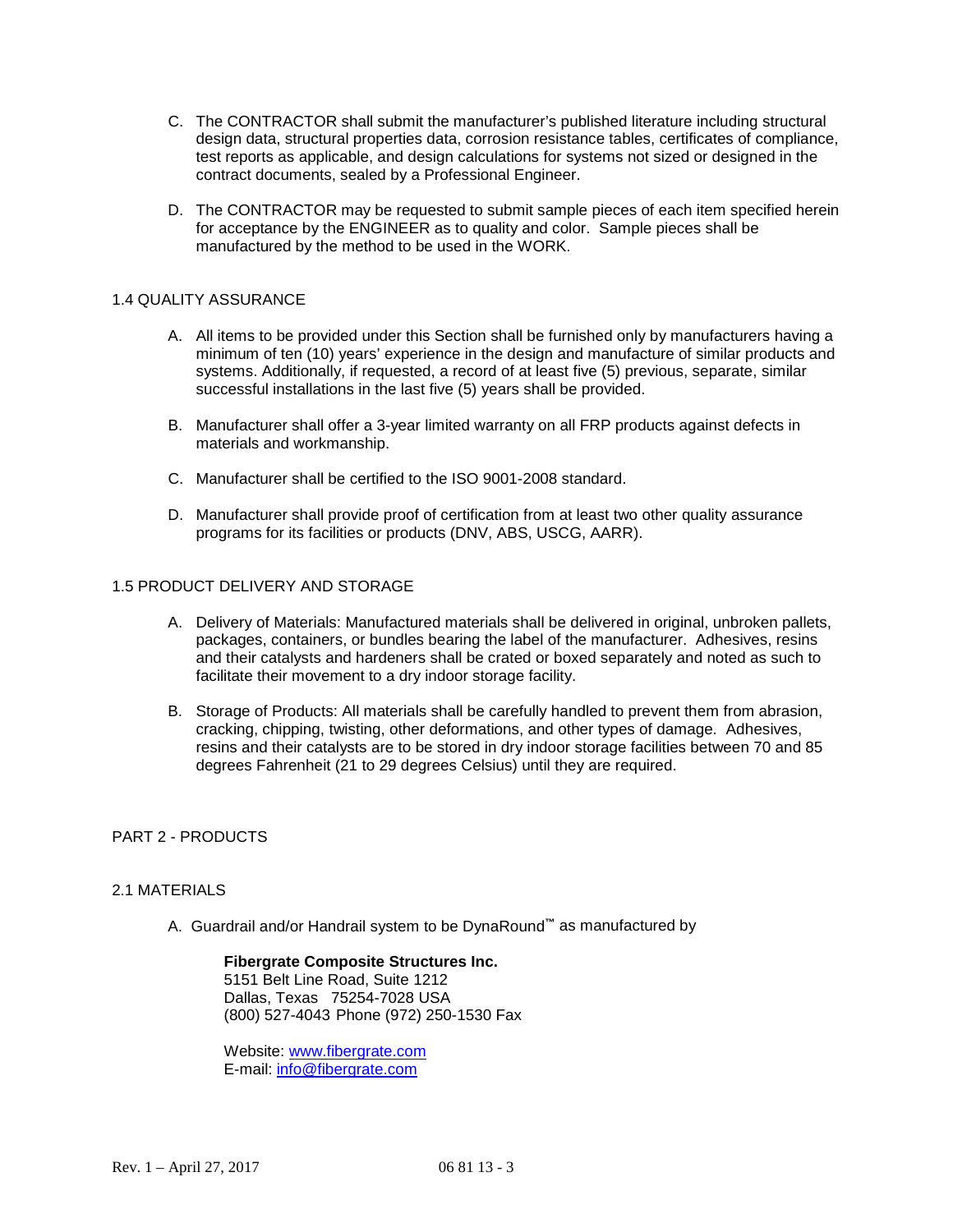## 2.2 GENERAL

- A. All posts and rails are to be DYNAFORM**®** FRP structural shapes manufactured by the pultrusion process. The structural shapes shall be composed of fiberglass reinforcement and resin in qualities, quantities, properties, arrangements and dimensions as necessary to meet the design requirements and dimensions specified in the Contract Documents.
- B. Fiberglass reinforcement shall be a combination of continuous roving, continuous strand mat, and surfacing veil in sufficient quantities as needed by the application and/or physical properties required.
- C. Resin shall be DYNAFORM**®** VEFR, fire retardant vinyl ester with chemical formulation necessary to provide the corrosion resistance, strength and other physical properties as required.
- D. All finished surfaces of FRP items and fabrications shall be smooth, resin-rich, free of voids and without dry spots, cracks, crazes or unreinforced areas. All glass fibers shall be well covered with resin to protect against their exposure due to wear or weathering.
- E. All pultruded structural shapes shall be further protected from ultraviolet (UV) attack with 1) integral UV inhibitors in the resin, 2) a synthetic surfacing veil to help produce a resin rich surface, and 3) an appropriate UV resistant coating for outdoor exposures.
- F. All FRP products shall have a tested flame spread rating of 25 or less per ASTM E-84 Tunnel Test.
- G. Horizontal rails and vertical posts for guardrails are to be 1.9" OD x 0.2" wall (48.3 mm x 5.1 mm) round tube and the kick plate is to be  $\frac{1}{2}$ " deep x 4" wide x 0.125" thick (12.7 mm x 101.6) mm x 3.2 mm) with two reinforcing corrugations. Offset rail used as handrail is to be 1.5" OD x 0.25" wall (38.1 mm x 6.4 mm) round tube.
- H. The completed guardrail installation shall meet the following load requirements with a minimum factor of safety of 2.0:

Concentrated Load: 200 lb (891 N) applied in any direction at any point on the top rail.

Uniform Load: 50 lb/lf (730.5 N/m) applied in any direction on the top rail.

Loads are assumed not to act concurrently.

I. All rails, posts, and kick plates are to be integrally pigmented yellow.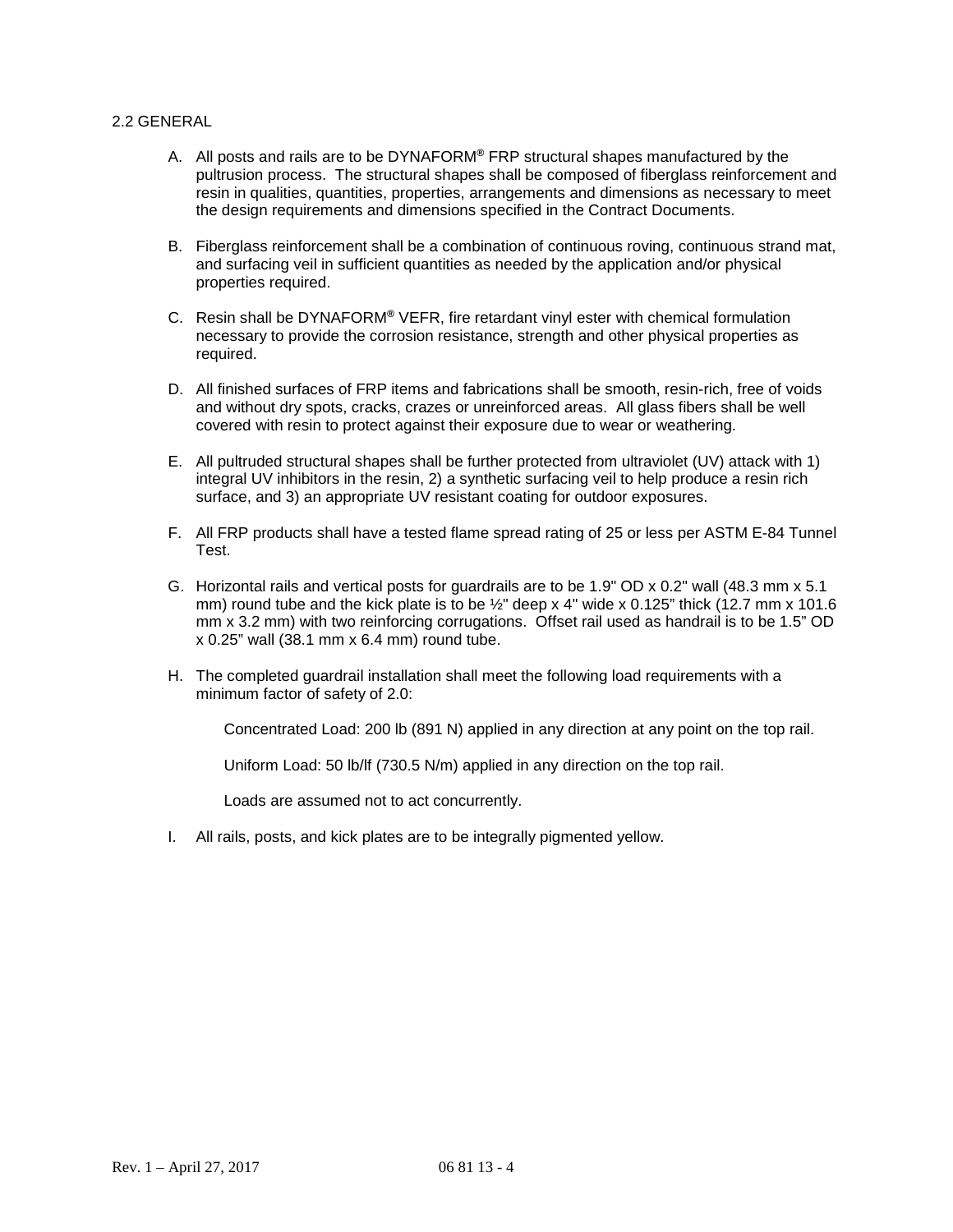J. The pultruded 1.9" OD x 0.2" wall (48.3 mm x 5.1 mm) round tube is to have the minimum longitudinal mechanical properties listed below:

| <b>Property</b>                  | <b>ASTM Method</b> | Value                                     | <b>Units</b>        |
|----------------------------------|--------------------|-------------------------------------------|---------------------|
| Flexural Strength (Full Section) | ---                | 70,000 (482)                              | psi (MPa)           |
| Flexural Modulus (Full Section)  | ---                | $5.0 \times 10^6$ (34.4)                  | psi (GPa)           |
| Short Beam Shear (Transverse)    | D-2344             | 4,500 (31)                                | psi (MPa)           |
| Shear Modulus (Transverse)       | N/A                | $4.5 \times 10^5$ (3.1)                   | psi (GPa)           |
| Density                          | D792               | $0.062 - 0.070(1.71 - 1.93)$              | $lb/in^3$ (g/cc)    |
| Coefficient of Thermal Expansion | D-696              | $8.0 \times 10^{-6} (1.4 \times 10^{-6})$ | in/in/°F (cm/cm/°C) |
| Flame Spread                     | $E-84$             | 25 or less                                | N/A                 |

K. All fasteners used in the railing system are to be AISI 316 stainless steel. Rivets and rivet nuts are to be AISI 304 stainless steel.

# PART 3 - EXECUTION

## 3.0 FABRICATION

- A. The post/rail connections for the 1.9" OD x 0.2" wall guardrail system are to be fabricated using molded, glass reinforced saddle connectors. The saddle connectors are to be attached to the tubes via bonding and riveting. The saddle connectors are to be connected to the adjoining tubes or connectors with 316SS 1/4" diameter bolts and/or 304SS rivet nuts as required. No sharp, protruding edges are to remain after assembly of the railing system. No PVC or CPVC connectors are to be used as a load carrying component of the railing system. Spacing of the posts for horizontal runs is not to exceed 4'-0" (1.22 m). Spacing of posts for inclined runs and offset handrail supports shall not exceed 3'-6" (1.07 m).
- B. The bases of guardrail posts are to be secured according to the contract drawings. The bases of the posts are to be internally reinforced to a height of 8.5" (216 mm). Posts are to be detailed with drain features that prevent the accumulation of water inside of the posts.
- C. The 1.5" OD x 0.25" wall round tube offset handrail is to be installed at a height of 34 inches above the walking surface and/or stair nosings and extend beyond the upper and lower treads as required to comply with governing building codes. The ends of the offset handrail are to terminate via a smooth, molded transition into the guardrail or wall. The offset handrails are to be attached to guards or walls with brackets fabricated from 316 stainless steel and/or FRP components. The configuration of the offset handrail brackets is to meet all IBC 2015 graspability requirements.
- D. For inline splices, the 1.9" OD x 0.2" wall horizontal rails are to be spliced using a 10" (152.4) mm) length of 1.5" OD x 1/4" (38.1 mm x 6.4 mm) FRP round tube bonded and riveted into place using epoxy adhesive. Inline splices for offset handrail to be a 5" (127 mm) length of 1" diameter (25.4 mm) FRP solid round rod.